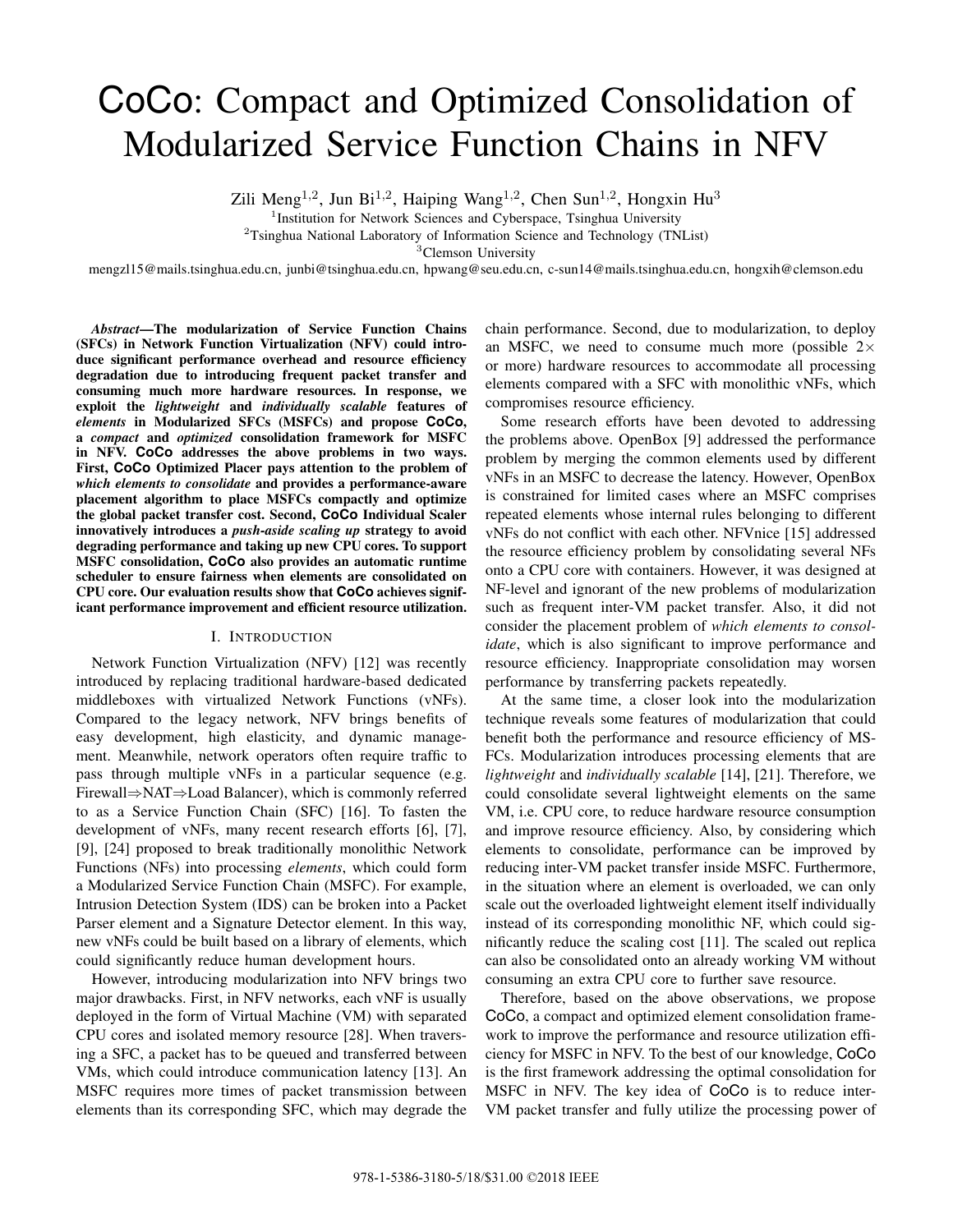

Fig. 1. CoCo Framework Overview

CPU by consolidating appropriate elements on the same VM. However, we encounter three main challenges in our design:

- <sup>∙</sup> For SFC placement, to optimize the performance of MSFCs, we are challenged to carefully analyze the cost of inter-VM packet transfer via a virtual switch (vSwitch) [3]. Moreover, we are challenged to design a performance-aware placement algorithm to consolidate appropriate elements together.
- <sup>∙</sup> For SFC elasticity control, careless placing the scaled out replica may introduce additional packet transfer between VMs and frequent state synchronization among different replicas of the element, which may degrade the performance significantly (possibly up to tens of *ms* [11]). We are challenged to avoid performance degradation.
- <sup>∙</sup> For runtime SFC management, when consolidating multiple elements on the same CPU core, we need to ensure fairness when scheduling CPU resources among elements. However, traditional approach [15] requires *manual* configuration of element priorities, which is time-consuming and lacks scalability. We are challenged to design an automatic scheduler.

To address the above challenges, as shown in Fig. 1, we design the CoCo controller for performance-aware consolidation placement (Optimized Placer) and elasticity control (Individual Scaler), and the CoCo Infrastructure that supports automatic resource scheduling. In *Optimized Placer*, CoCo models the performance cost of inter-VM packet transfer and proposes a 0-1 Quadratic Programming-based placement algorithm. In *Individual Scaler*, CoCo proposes an innovative *push-aside element scaling up* strategy as well as a greedy scaling out method for efficient element scaling. Finally, we design an *Automatic Scheduler* in the CoCo infrastructure that schedules CPU resources based on the processing speed of each element.

In this paper, we make the following contributions:

- <sup>∙</sup> We introduce the problem of which elements to consolidate and model the performance cost of inter-VM packet transfer. We then design an Optimized Placer in CoCo controller and propose a performance-aware placement algorithm to achieve optimal performance of MSFCs. (Section II)
- <sup>∙</sup> We design an Individual Scaler in CoCo controller for individual scaling of elements. We propose an innovative push-aside scaling up strategy as well as a greedy scaling out method to alleviate the hot spot with little performance and resource overhead. (Section III)
- <sup>∙</sup> We design a runtime CPU Automatic scheduler in CoCo infrastructure to automatically ensure fairness between multiple elements on the same CPU core with respect to their different processing speed. (Section IV)
- <sup>∙</sup> We evaluate the effectiveness of CoCo framework. Evaluation results show that CoCo could improve both performance and resource efficiency. (Section V)

## II. PERFORMANCE-AWARE MSFC PLACEMENT

In this section, we present the CoCo elements placement algorithm inside Optimized Scaler of CoCo Controller for the initial deployment of an MSFC. We have the following goal in mind in our design: *We prefer to consolidate adjacent elements in an MSFC on the same VM and place the MSFC compactly to reduce inter-VM packet transfer cost.*

In the following, we first analyze the one-hop inter-VM packet transfer cost due to vSwitch-based forwarding. We then find the relationship between CPU utilization and processing speed for an element. These two analyses serve as the fundamentals of placement algorithm of MSFC, which usually contains multiple hops and multiple elements.

### *A. Packet Transfer Cost Analysis*

In NFV implementation, usually elements are implemented as VMs separately with dedicated CPU cores [28]. To simplify the resource constraint analysis, we assume that each VM is implemented on one CPU core, which could easily be extended to situations where a VM is allocated with multiple CPU cores (Section VII). When packets are consolidated on the same VM with Docker Container [19], intra-VM packet transferring is simple. With shared memory technique provided by Docker, we can directly deliver the pointer on memory of packet from one element to another with negligible latency (about  $3 \mu s$  under our implementation). However, when packets are transferred between VMs, they must go through four steps, as shown in Fig. 1. First, packets are copied from memory to the virtual NIC (vNIC) on the source VM (Step  $(1)$ ). Next vNIC transfers packets to vSwitch (Step  $(2)$ ). And then packets are delivered reversely from vSwitch to the vNIC of destination VM (Step  $(3)$ ) and finally from vNIC to memory (Step  $(4)$ ). The total transfer delay (about 1 *ms* in our evaluation) degrades the performance of MSFC significantly.

We use *Delayed Bytes (DB)* to represent the packet transfer cost. Theoretically,  $DB$  is constrained by the minimum of element throughput, memory copy rate (Step  $(1)$  and  $(4)$ ), and packet transmission rate (Step  $(2)$  and  $(3)$ ). However, memory copy rate and packet transmission rate (∼10 *GB/s* according to [26]) are much greater than the SFC throughput (99% are  $\langle$ 1 *GB/s* in datacenters [22]). Thus *DB* is directly constrained by the throughput between elements. We denote the throughput as  $\Theta$  and the additional four-step transfer delay as  $t_d$ . Thus

$$
DB = \Theta \cdot t_d \tag{1}
$$

In the placement analysis, we will use the total sum of  $DB$ as our optimization target of performance overhead.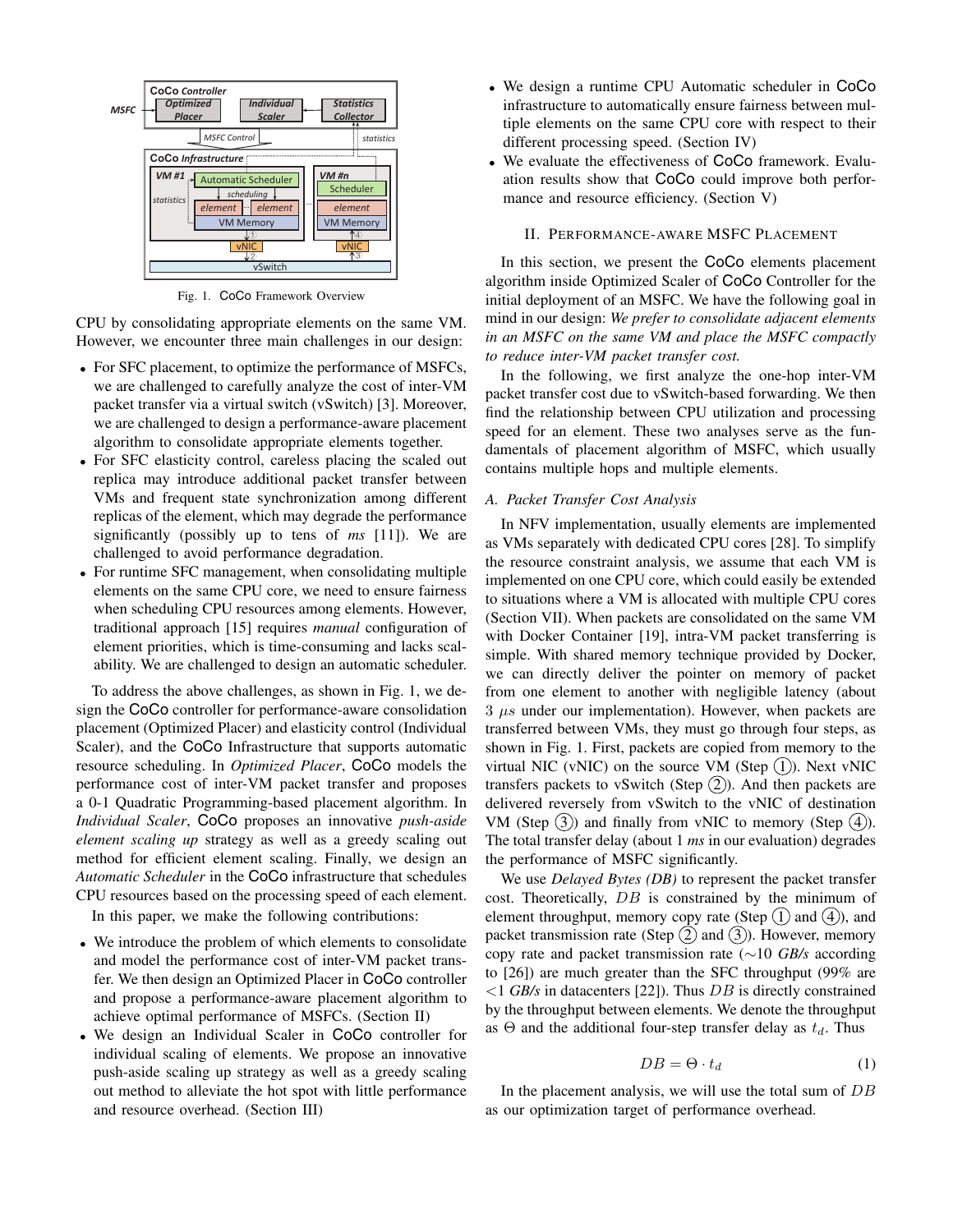

#### *B. Resource Analysis*

Before globally optimizing the total sum of  $DB$ , we need to analyze and find the constraints on CPU resource utilization. For a certain element, as the throughput increases, it will consume more CPU resources to process. Thus for each type of element  $i$ , we can measure a respective one-to-one mapping function between CPU utilization  $r$  and processing speed  $v$ :

$$
r_i = \phi_i(v_i) \text{ and } v_i = \phi_i^{-1}(r_i)
$$
 (2)

In implementation, network administrators can measure the mapping function for each type of element in advance, which will be introduced in Section V-A.

Docker-based consolidation technique is lightweight and takes few resources [28]. Thus, we can directly add up respective CPU utilizations of elements to estimate the total CPU utilization. Also note that Eq. 2 is an upper bound estimation for CPU utilization given throughput. When several elements are consolidated together, the alternate scheduling mechanism by reusing the idle time caused by interrupts [26] can enable a higher total throughput.

## *C. MSFC Placement Algorithm*

We first abstract the packet processing in MSFCs as a directed acyclic processing graph, denoted as  $\mathcal{G} = (\mathcal{V}, \mathcal{E})$ . Each node  $k \in V$  represents an element and each edge in  $\mathcal E$  represents a hop between elements in an MSFC.  $k \in \mathcal I$ represents the VMs, i.e. CPU cores. Service chains, denoted as  $C$ , are defined by tenants. Fig. 2 shows two examples of processing graph. There are two chains and six elements in Fig. 2(a). Chain 1 is E1⇒E2⇒E5⇒E6 and Chain 2 is E3⇒E4⇒E5⇒E6. To consolidate compactly, we assume that the processing speed of each elements on the same chain matches the throughput of the entire chain at initial placement. We denote the throughput of chain *j* as  $\Theta_j$ . Conservatively, network administrators can estimate  $\Theta_j$  with its required bandwidth according to Service Level Agreement [17].

 $\alpha_i^j \in \{0,1\}$  indicates whether element *i* is on chain *j*.  $\pi_i^j$ represents the upstream element of element  $i$  on chain  $j$ , which can be realized with a doubly linked list. To ensure robustness, when *i* is the first element on chain *j*, we set  $\pi_i^j = i$ . When  $\alpha_i^j = 0$ , we set  $\pi_i^j = 0$ .

CoCo applies a 0-1 Integer Programming (0-1 IP) algorithm to minimize the inter-VM overhead.  $x_{i,k}$  is a binary indicator of whether placing element  $i$  onto VM  $k$ . For chain  $j$ , we analyze the performance overhead between each element  $i$  and its upstream element  $\pi_i^j$  on it. From Eq. 1, the hop from  $\pi_i^j$ to *i* will incur an inter-VM cost of  $DB_i$  if and only if they are not placed on the same VM, i.e.

$$
x_{i,k}x_{\pi^j_i,k}=0,~\forall k\in\mathcal{I}
$$



(a) Monolithic scaling of IDS



(b) Individual scaling of modularized IDS Fig. 3. Individually scalability

Thus we can use  $\left(1 - \sum_{k \in \mathcal{I}} x_{i,k} x_{\pi^j_i,k}\right) \in \{0,1\}$  to indicate whether element  $\pi_i^j$  and i are consolidated together. Then we add up  $DB$  of all inter-VM hops in chain  $j$  and further add up  $DB$  of different chains as our objective function. CoCo aims at minimizing the total inter-VM cost to improve performance:

$$
\min \sum_{j \in \mathcal{C}} \sum_{i \in \mathcal{V}} \alpha_i^j DB_j \left( 1 - \sum_{k \in \mathcal{I}} x_{i,k} x_{\pi_i^j, k} \right) \tag{3}
$$

Meanwhile, the following constraints should be satisfied: (1)  $x_{i,k} \in \{0,1\}, \forall i \in \mathcal{V}, k \in \mathcal{I}$ 

//An element is either consolidated on VM  $k$  or not.

 $(2)$   $\sum_{k \in \mathcal{I}} x_{i,k} = 1, \forall i \in \mathcal{V}$ //An element can only be placed onto one VM.

(3) 
$$
\sum_{i \in \mathcal{V}} \left[ x_{i,k} \cdot \phi_i \left( \sum_{j \in \mathcal{C}} \alpha_i^j \Theta_j \right) \right] \leq 1, \ \forall k \in \mathcal{I}
$$

//Each CPU core cannot be overloaded at initial placement. Note that if the estimated through of element  $i_0$  is so high that it cannot be placed on one CPU core, i.e.

$$
\exists i_0 \in \mathcal{V}, \ s.t. \ \sum_{i \in \mathcal{C}} \alpha_{i_0}^j \Theta_j > \phi_{i_0}^{-1}(1) \tag{4}
$$

constraint (2) and (3) may conflict. This is due to the incorrect orchestration between flows and elements. Actually it rarely happens in the real world and never happens in our evaluation. In this situation, scaling out is needed. For overloaded element  $i_0$ , if there is only one chain  $j_0$  containing it, CoCo scales out  $\left[\frac{\Theta_{j_0}}{\phi_{i_0}^{-1}(1)}\right]$  replicas and performs load-balancing among them. If there are several chains containing  $i_0$  (such as E5 in Fig. 2(a)), CoCo scales it out to multiple replicas based on a knapsack algorithm on chain. Then CoCo splits the overlapped chains to different replicas and reconstructs processing graph  $\mathcal{G}'$  to ensure that Eq. 4 does not hold for  $\forall i \in \mathcal{G}'$ .

From the analysis above, we find that Eq. 3 is a 0-1 Quadratic Programming problem and can be solved within limited time and space [10]. By solving the above formulations, we can get the performance-aware optimized placement solution. We evaluate this algorithm in Section V-C.

III. OPTIMIZED INDIVIDUAL SCALING

For monolithic NFs, all components must be scaled out at the same time when overloaded, which will take up more resources than needed. Also, continuously synchronizing numerous internal states will introduce significant overhead [11]. After modularization, when traffic increases, only the overloaded elements need to scale out. For example, when the *detector* element of IDS is overloaded, instead of scaling out the whole IDS (Fig.  $3(a)$ ), we can only scale out the detector element itself (Fig. 3(b)).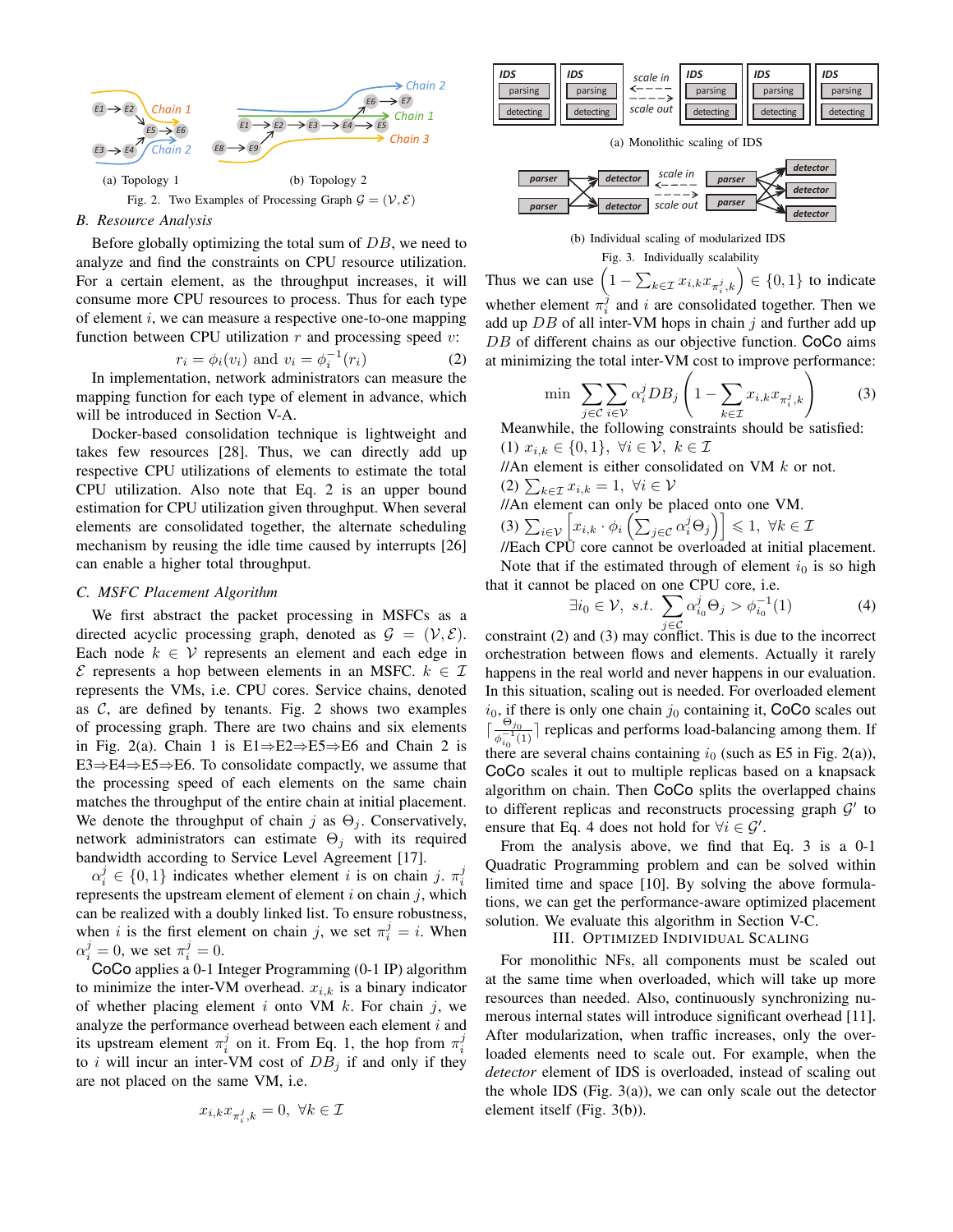

(a) MSFC before scaling

(b) Scaling out with traditional method Fig. 4. Comparison of push-aside scaling up and traditional scaling out

(c) Push-aside scaling up

However, deciding where to place the scaled out replica is also important. Careless placement will degrade performance and resource efficiency. In this section, CoCo Individual Scaler provides two innovative scaling strategy including performance-aware push-aside scaling up, and resourceaware greedy scaling out, to efficiently alleviate the overload situation. Push-aside scaling up can avoid the performance degradation caused by additional inter-VM packet transfer. Greedy scaling out can achieve resource efficiency by placing replicas on existing VMs.

# *A. Push-aside Scaling Up*

When scaling out, the traditional NF-level scaling method taken by [11], [27] simply starts a new VM with taking a new CPU core and scales out the overloaded element to the new VM. For example, when the Stateful Payload Analyzer in VM2 is overloaded (Fig. 4(a)), traditional method starts VM3 and copies the element to it (Fig. 4(b)). However, this will introduce additional latency overhead due to inter-VM packet transfer. For example, in Fig. 4(b), a part of packets will suffer 3 inter-VM hops to go through the total MSFC (VM1⇒VM2⇒VM3⇒VM2). Also, frequent state synchronization between replicas will also degrade the performance.

However, when an element in an MSFC is overloaded, the VMs that its upstream or downstream elements placed on may be underloaded. Enabled by the lightweight feature of element, we can re-balance the placement of elements on the two VMs. Thus, the key idea of push-aside scaling up is that the overloaded element can *push* its downstream/upstream element *aside* to its downstream/upstream VM and *scale* itself *up* to alleviate the overload. As for Fig. 4(a), we can *migrate* Logger to VM1 and release its CPU resource (Fig. 4(c)). By allocating the newly released resource to Stateful Payload Analyzer and scaling it up, the overload can be alleviated.

Push-aside scaling up has two advantages. First, compared to the traditional method, it does not create new inter-VM hops, thus there is no additional packet transfer cost. Second, it does not create a new replica but allocates more resources to overloaded element. Thus push-aside scaling up does not suffer the state share and synchronization problems [11].

The algorithm includes the following four steps.

**Step 1: Check the practicability.** If the estimated throughput  $\Theta_{i_0}^{\epsilon \bar{x} p}$  for element  $i_0$  is so large that the overload on  $i_0$  cannot be alleviated with one CPU core, i.e.  $\Theta_{i_0}^{exp} > \phi_{i_0}^{-1}(1)$ , pushaside scaling up will not work. This happens only when an extremely large burst comes. In this situation, algorithm terminates and CoCo goes to greedy scaling out.

**Step 2: Find border elements.** For element  $i_0$  in chain  $j_0$ , CoCo first finds out its upstream and downstream border

elements  $up\_border^{j_0}_{i_0}$  and  $down\_border^{j_0}_{i_0}$ . Upstream border element refers to the element that  $up\_border^j_i$  and i are placed in the same VM but  $up\_border_i^j$  and  $\pi_{up\_border_i^j}^j$  are placed separately. With doubly linked list, CoCo goes through elements hop by hop to find out border elements and composes them into a set  $\mathcal{B}_{i_0}$ . If  $i_0$  is contained by several chains, CoCo checks each chain and composes the results into  $\mathcal{B}_{i_0}$ .

**Step 3: Check whether it can be migrated.** After finding out the border elements , CoCo checks whether they can be migrated to the adjacent VM. Suppose both  $b_0 \in \mathcal{B}_{i_0}$  and  $i_0$ are on chain  $j_0$ . We denote the adjacent VM of  $b_0$  as  $k_{b_0}^{adj}$ . If

$$
\phi_{b_0}(\Theta_{j_0}) + \sum_{i \in \mathcal{V}} x_{i,k_{b_0}^{adj}} \cdot \phi_i \left( \sum_{j \in \mathcal{C}} \alpha_i^j \Theta_j \right) < 1 \tag{5}
$$
\nmeans, then,  $\phi_{b_0}(\Theta_{j_0}) + \sum_{j \in \mathcal{C}} x_{i,k_{b_0}^{adj}}$  are the same than  $\phi_{b_0}(\Theta_{j_0})$ .

which means there is available resource for  $b_0^j$  on  $k_{b_0}^{adj}$ , we can migrate  $b_0$  to  $k_{b_0}^{adj}$  and release its resource. Similarly, we can check all  $b \in \mathcal{B}_{i_0}$  and its respective  $k_b^{adj}$ . If none can be migrated, CoCo goes to the greedy scaling out strategy. This happens only when all of the adjacent VMs of  $i_0$  do not have enough resource, which in practice rarely happens. If some of them can be migrated, CoCo composes them into  $\mathcal{B}'_{i_0} \subset \mathcal{B}_{i_0}$ . **Step 4: Check whether overload can be alleviated.** At last, CoCo checks if migrating all elements in  $\mathcal{B}'_{i_0}$  will make enough room for  $i_0$  to scale up to alleviate the overload. Otherwise the migration will be useless. CoCo calculates the needed resource  $r_{i_0}^* = \phi_{i_0}(\Theta_{i_0}^{exp}) - \phi_{i_0}(\Theta_{i_0}^{cur})$ , where  $\Theta_{i_0}^{cur}$  is the current processing speed of  $i_0$ . The CPU utilization of element  $b' \in \mathcal{B}'_{i_0}$  satisfies  $r_{b'} = \phi_{b'} \left( \sum_{j \in \mathcal{C}} \alpha_{b'}^j \Theta_j \right)$ . If  $\sum_{b' \in \mathcal{B}_{i_0}'} r_{b'} < r_{i_0}^*$ , which means migration cannot release enough resource, the algorithm terminates and CoCo goes to greedy scaling out. Else, push-aside scaling up can be applied. Also, aware that migrating elements from one VM to another has performance cost and controller overhead [11], CoCo tries to minimizes the number of elements to migrate. CoCo finds a subset  $\mathcal{B}_{i_0}'' \subset \mathcal{B}_{i_0}'$  with minimal number of elements that satisfies  $\sum_{b'' \in \mathcal{B}_{i_0}''} r_{b''} \geq r^*$ .

Moreover, to avoid potential frequently scaling up among elements, network administrators can set a timeout between each time of scaling up. In this way, we can alleviate the overload with minimum elements to migrate.

## *B. Greedy Scaling Out*

If the overloaded element can push none of border elements aside to other VMs, Individual Scaler have to scale it out to somewhere else. In this situation, performance degradation caused by scaling out is unavoidable. Even so, we can still save resource by placing the new replica to an already working VM.

CoCo decides the VM to place the replica based on a greedy algorithm. First, it calculates the remained resource of each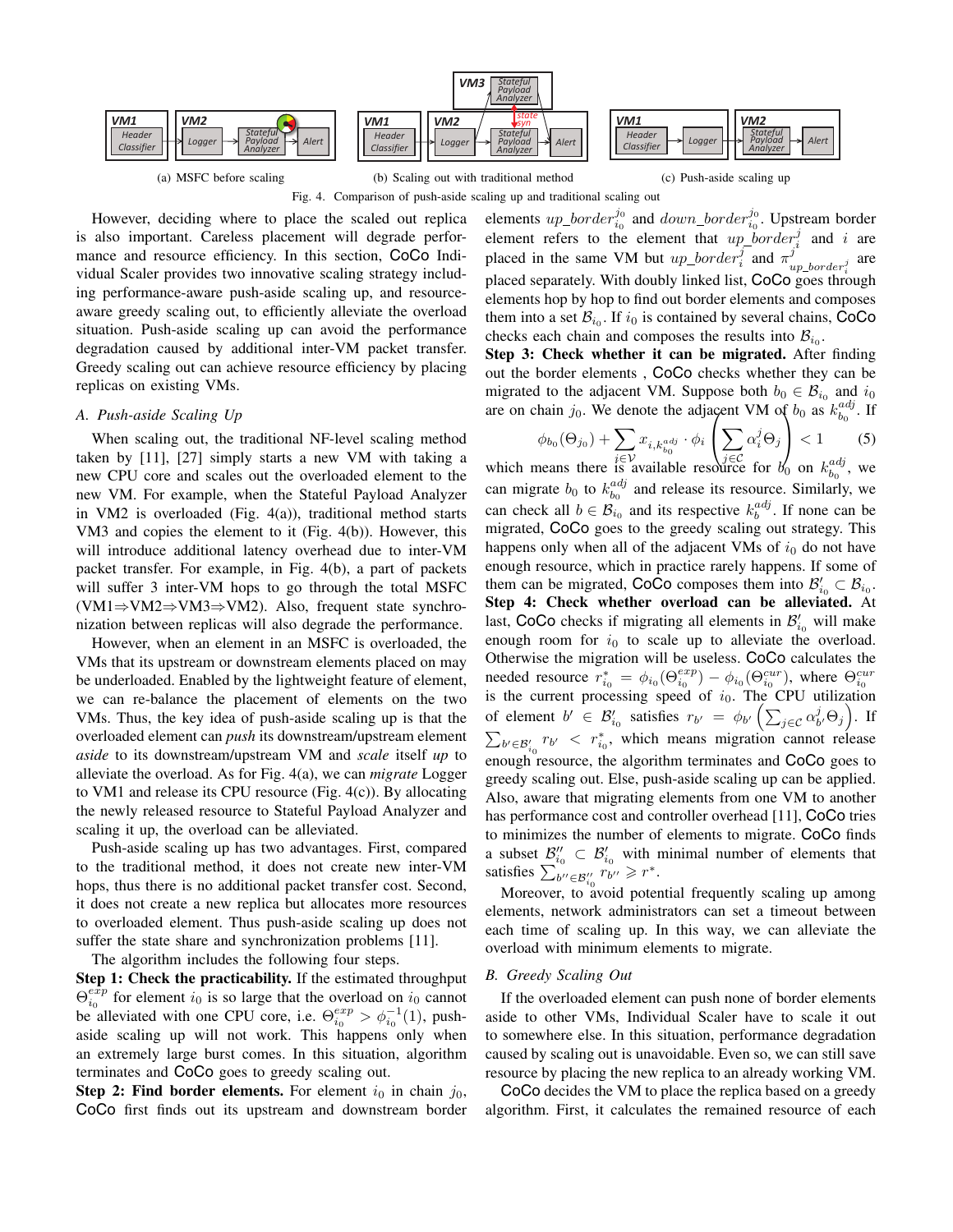VM and sorts them in increasing order. Next, CoCo greedily compares it with the needed resource  $r_{i_0}^*$ . When the remained resource of any VM, i.e. CPU core, is larger than  $r_{i_0}^*$ , CoCo places the replica there. If none of the VMs have available CPU resource, CoCo will call up new VMs and specify new CPU cores, just as the traditional method does.

### IV. AUTOMATIC CONSOLIDATION SCHEDULING

When consolidating several elements onto one CPU core, CoCo uses one Docker [19] for each element. At this time, we need a scheduling algorithm to enable fair resource allocation. However, as we discussed above, traditional rate-proportional scheduling methods [25] and priority-aware scheduling methods [15] are not scalable due to massive manual configurations. Thus, we design a novel scheduling algorithm to match processing speed of elements with its throughput to automatically achieve both fairness and efficiency. Here, we take CPU resource as the allocation variable since CPU is more likely to become a bottleneck resource than memory [15], especially when elements are densely consolidated in MSFC.

CoCo takes an incrementally adaptive adjustment scheduling algorithm. The algorithm tries to match the processing speed of each element with its packet arrival rate. It incrementally adjusts the CPU utilization of the next scheduling period based on the statistics of current scheduling period. The detailed algorithm is introduced below.

In consolidation, CPU resources are scheduled among elements by periodically allocating *time slices* with CGroup [2]. Suppose scheduling period is  $T$ . For element  $i$  on a VM, we can get its CPU utilization proportion  $r_i$  by counting the number of time slices. Note that  $r_i$  is a proportion thus  $\sum_i r_i = 1$ . Also, we can get current buffer size  $B_i$  and last time buffer size  $B_i'$ . From Eq. 2, we can know the processing speed  $v_i$  satisfies  $v_i = \phi_i^{-1}(r_i)$ . We denote  $B_i^*, v_i^*$  and  $r_i^*$  as the *predicted* buffer size, processing speed and CPU utilization at the next scheduling period.

Our scheduling algorithm is based on the matching principle: *For all elements, their buffer variations should be proportional to respective processing speeds*, i.e.

$$
\frac{B_i^*-B_i}{v_i^*T} = C, \ \forall i \in \{1, \cdots, n\}
$$
 (6)

By modeling in this way, we try to ensure fairness among elements and effectively allocate resources. The key idea is to match the processing speed with its respective packet arrival rates. In this way, the element with a lower processing speed and smaller flows can also attain an appropriate proportion of CPU. However, when several elements are consolidated together, downstream element may directly read the packet that are already loaded into memory by its upstream element. Thus we cannot get the actual packet arrival rate by simply measuring at the last switch. Naively adding statistics measuring module on the top of Docker will introduce unnecessary overhead. Instead, we can infer the arrival rate  $v_{ai}$  from the variation of buffer size, i.e.

$$
v_{ai} = \frac{B_i - B_i'}{T} + v_i \tag{7}
$$



Fig. 5. Throughput-CPU Utilization Mapping

As traffic usually does not vary sharply [8], we can assume that in a scheduling period (usually at millisecond level), the packet arrival rate keeps invariant, i.e.  $v_{ai} = v_{ai}^*$ . By substituting  $B_i^*$  in Eq. 6 with Eq. 7, we can get the CPU proportion for element  $i$  in the next scheduling period:

$$
r_i^* = \phi_i(v_i^*) = \phi_i\left(\frac{\frac{B_i - B_i'}{T} + v_i}{C + 1}\right)
$$
(8)

The sum of CPU utilization needs to be normalized, thus  $C$  subjects to  $(P - P')$ 

$$
\sum_{i} \phi_i \left( \frac{\frac{B_i - B'_i}{T} + v_i}{C + 1} \right) = 1 \tag{9}
$$

Although we cannot get an explicit expression of  $C$ , we can first randomly specify an initial value for  $C$  and then normalize  $r_i^*$ . Comparing to the millisecond level scheduling period, the solving time in this way is negligible.

Another important function of consolidation scheduler is to tell the individual scaler when to scale out. A direct indicator is the buffer size of an element. If buffer is overflowed, packet loss incurs and the element is definitely overloaded. At this time, scheduler can do nothing but execute the scaling up or scaling out methods, as introduced in Section III.

## V. PRELIMINARY EVALUATION

In this section, we first introduce our methods on measuring throughput-CPU utilization mapping function. Then we build CoCo with Docker [19] to consolidate elements on VMs, and enable inter-VM packet forwarding with Open vSwitch (OVS) [3]. We take the low-level dynamical element migration mechanism from OpenNFand evaluate the effectiveness of high-level *push-aside scaling up* strategy compared to OpenNF [11]. Finally, we evaluate the CoCo performanceaware MSFC placement algorithm based on our simulations.

We evaluate CoCo based on a testbed with one server equipped with two Intel $\Omega$  Xeon $\Omega$  E5-2690 v2 CPUs (3.00GHz, 8 physical cores), 256G RAM, and two 10G NICs. The server runs Linux kernel 4.4.0-31.

# *A. Throughput-CPU Utilization Mapping*

To measure the throughput-CPU utilization mapping, we constrain the available CPU utilization for the element by fixing the cpu-period and changing the cpu-quota parameter in Docker. We use a packet sender to test the maximum throughput under the current limited CPU proportion. With this method, administrators can get the mapping function  $\phi(v)$ .

We measure two types of element with different complexity. Packet Sender represents elements with simple processing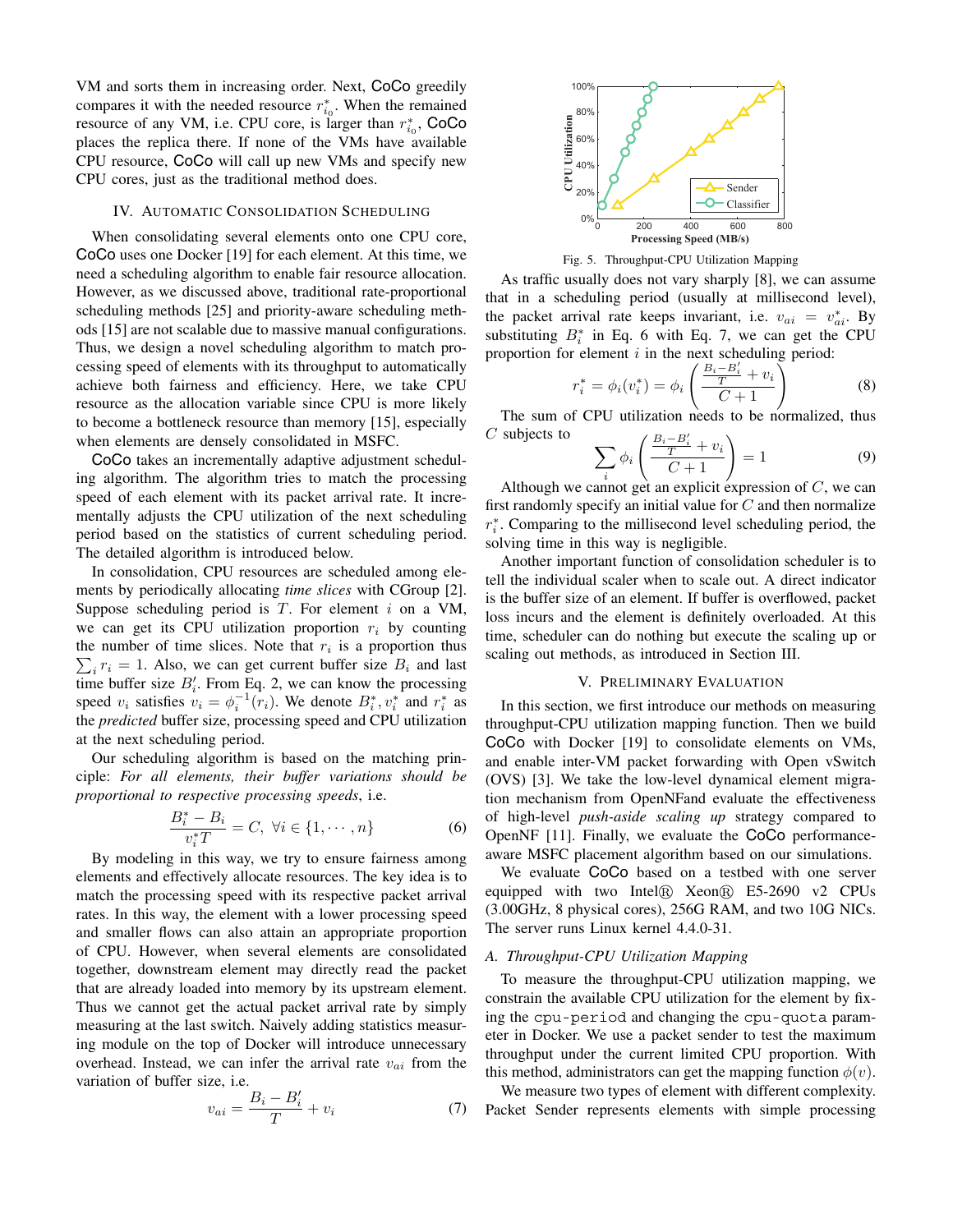

Fig. 6. Real-time Latency per Packet

logic. IP Address-based Header Classifier contains 100 rules and represents relatively complicated elements. The mapping functions are shown in Fig. 5. Surprisingly, a strong linearity correlation can be observed. We present the linear regressions of the two mapping functions:

- **Sender:**  $r = -0.022 + 0.0013 \times v$ ,  $R^2 = 0.9997$
- **Classifier:**  $r = 0.00048 + 0.0042 \times v$ ,  $R^2 = 0.9999997$

 $r \in [0, 1]$  is the CPU utilization and v is the processing speed in *MB/s*.  $R^2$  is a measure of goodness of fit with a value of 1 denoting a perfect fit. Thus in practice, we can further simplify the solving procedure by substituting  $\phi(v)$ and  $\phi^{-1}(r)$  with their linear approximations.

## *B. Push-aside Scaling Up*

To evaluate the performance of push-aside scaling up, we use the MSFC in Fig. 4(a). At first, the throughput of MSFC is 100 kpps, with each packet 512 B. At the 10k-th packet, we increase the traffic to 150 kpps, which causes the Stateful Payload Analyzer overloaded. The traditional method taken by OpenNF [11] naively scales out by copying Stateful Payload Analyzer to a newly started VM, as shown in Fig. 4(b). In contrast, CoCo migrates Logger to VM1 and allocate the released resource to Stateful Payload Analyzer.

For performance, the comparison of two methods on realtime latency of each packet is shown in Fig. 6. The latency at 10k-th packet increases sharply due to the element migration. Traditional method converges a little faster because it consumes more resources and has a higher processing speed. However, CoCo has a lower converged latency of 6 *ms* compared to 11 *ms* of the traditional method. The improvement is achieved by reducing the additional packet transfer and state synchronization latency. For resource efficiency, with traditional method, the scaled MSFC is allocated with more resources (3 VMs in total). In contrast, 2 VMs are enough with  $CoCo$  in this situation (Fig. 4(c)) by push-aside scaling up. CoCo achieves a higher resource efficiency by  $1.5 \times$ .

## *C. Performance-aware MSFC Placement*

As for evaluating the performance of placement algorithm, we evaluate the total *DB* in the processing graph. We use an Optimization Toolbox [4] to solve the 0-1 Quadratic Programming. For large-scale and complicated topologies, quadratic programming can be efficiently solved with some dedicated commercial solvers such as IBM® CPLEX [5]. We use two topologies shown in Fig. 2 and implement all elements as classifiers described in Fig. 5. We randomly select flows from the LBNL/ICSI enterprise trace [1] to different chains



Fig. 7. Sum of Delayed Bytes TABLE I PLACEMENT FAILURE RATE (OF 1000 TESTS)

|       | CoCo              | Greedy                     | Random            |
|-------|-------------------|----------------------------|-------------------|
| Topo1 | 114 (11.4% fails) | 155 (15.5% fails)          | 214 (21.4% fails) |
| Topo2 | 58 (5.8% fails)   | 65 $(6.5\% \text{ fails})$ | 78 (7.8% fails)   |

and repeat the experiment for 1000 times to eliminate the randomness. We try to place Topology 1 (Fig.  $2(a)$ ) on 2 VMs and Topology 2 (Fig. 2(b)) on 4 VMs.

Since that there is no ready-made solution on *which elements to consolidate*, we compare CoCo with two strawman solutions, including a *greedy* mechanism, which greedily places elements onto VMs chain by chain, and a *random* mechanism, which randomly selects available VMs to place elements.

An important feature of CoCo placement is performanceaware, which is evaluated as the sum of *DB*. The total *DB* in processing graph of successful placements with different strategies is shown in Fig. 7. For Topo1, CoCo reduces the total *DB* by 2.46 $\times$  compared to random strategy and by 1.64 $\times$ compared to greedy strategy. For Topo2, even the lengths of chains increase and more inter-VM packet transfers are unavoidable, CoCo still outperforms the random strategy by 1.52 $\times$  and greedy strategy by 1.21 $\times$ .

Another feature of CoCo is resource efficient by compact placement, which can be interpreted as: *Given limited CPU cores, i.e. VMs, for different traffic,* CoCo *has a higher probability to place all of them on successfully.* As shown in Table I, when placing Topo1, CoCo improves the failure rate by  $1.88\times$ compared to random strategy and  $1.36\times$  compared to greedy strategy of 1000 tests. Note that the placement of Topo1  $(\frac{6 \text{ elements}}{2 \text{ VMs}} = 3)$  is tighter than Topo2  $(\frac{9 \text{ elements}}{4 \text{ VMs}} = 2.25)$ , thus placing Topo1 has a higher failure rate than Topo2. Even so, CoCo improves the failure rate from 7.8% (random) and 6.5% (greedy) to 5.8% for Topo2.

#### VI. RELATED WORK

In this section, we summarize some related work and compare them with CoCo.

**Modularization.** Click [20] proposed the idea of modularization and applies it to routers. Recently, Slick [7] and OpenBox [9] were proposed to detailedly discuss modularized NFs and decouple control plane and data plane of modularized NFs for easy management. Besides, OpenBox focused on merging elements to shorten the processing path length. However, above works mainly focus on orchestration-level module management and are orthogonal to our optimizations on performance-aware placement and dynamically scaling.